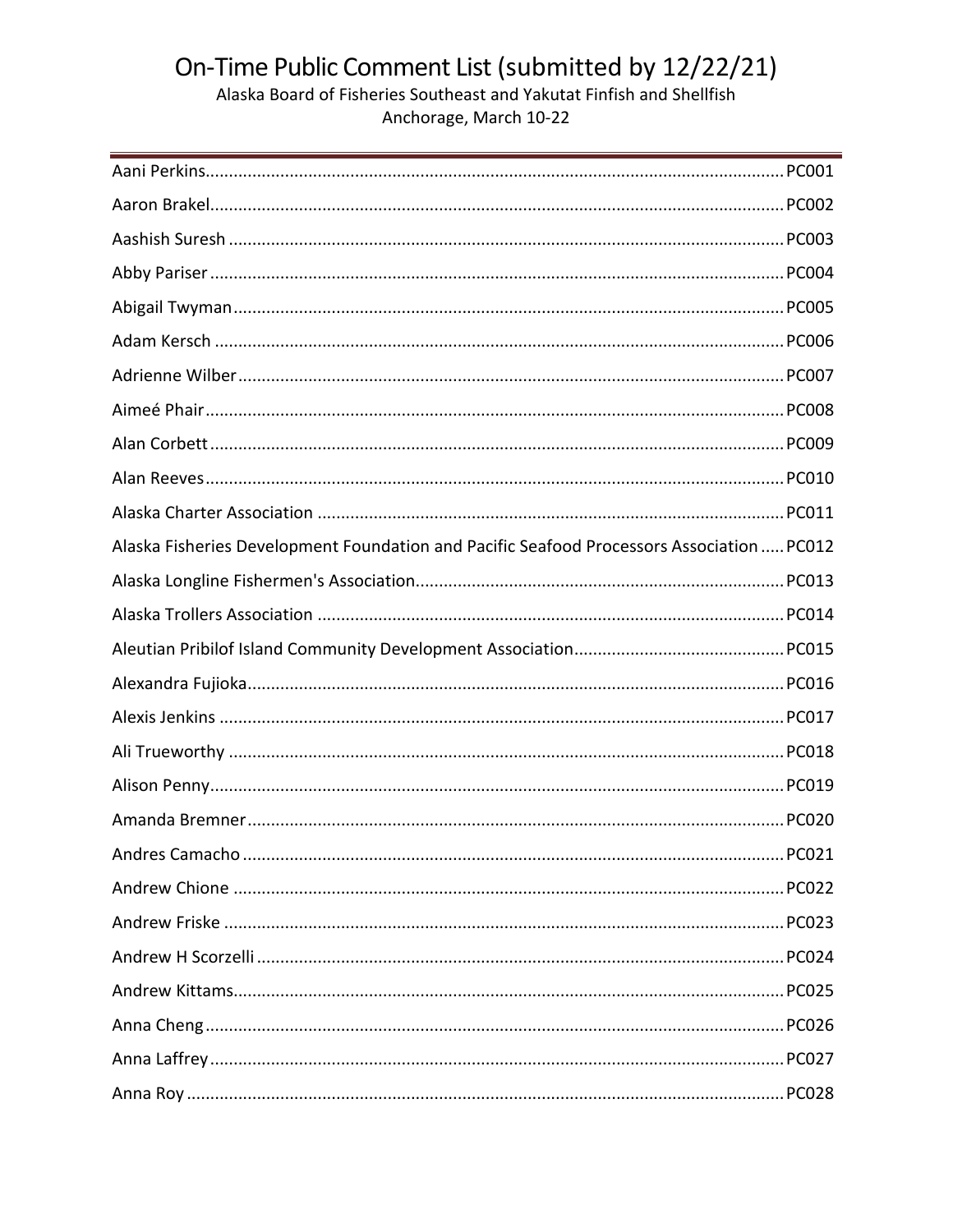| Board Member Mckenzie Mitchell email from Southeast Alaska Guides |
|-------------------------------------------------------------------|
|                                                                   |
|                                                                   |
|                                                                   |
|                                                                   |
|                                                                   |
|                                                                   |
|                                                                   |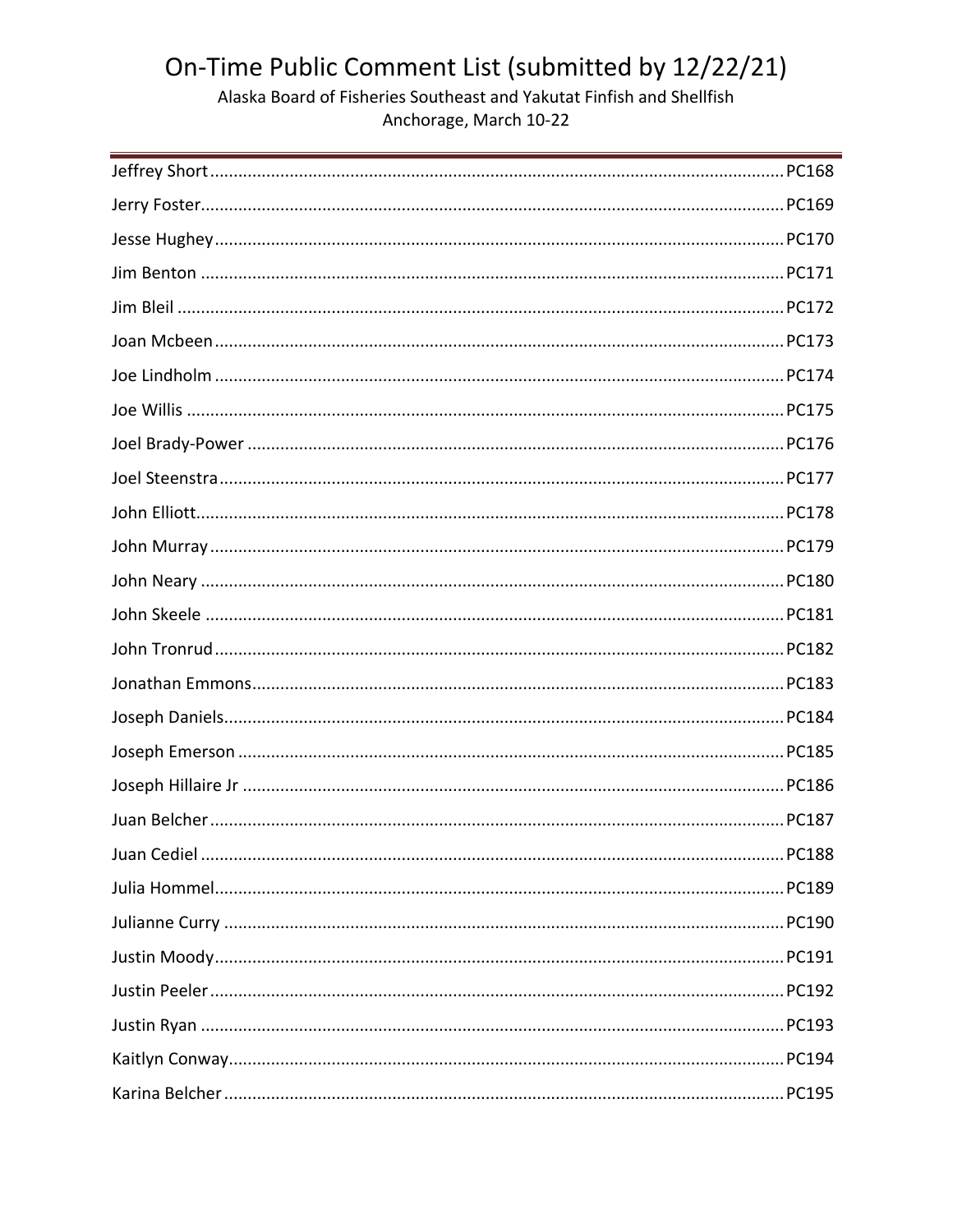Alaska Board of Fisheries Southeast and Yakutat Finfish and Shellfish Anchorage, March 10-22 15